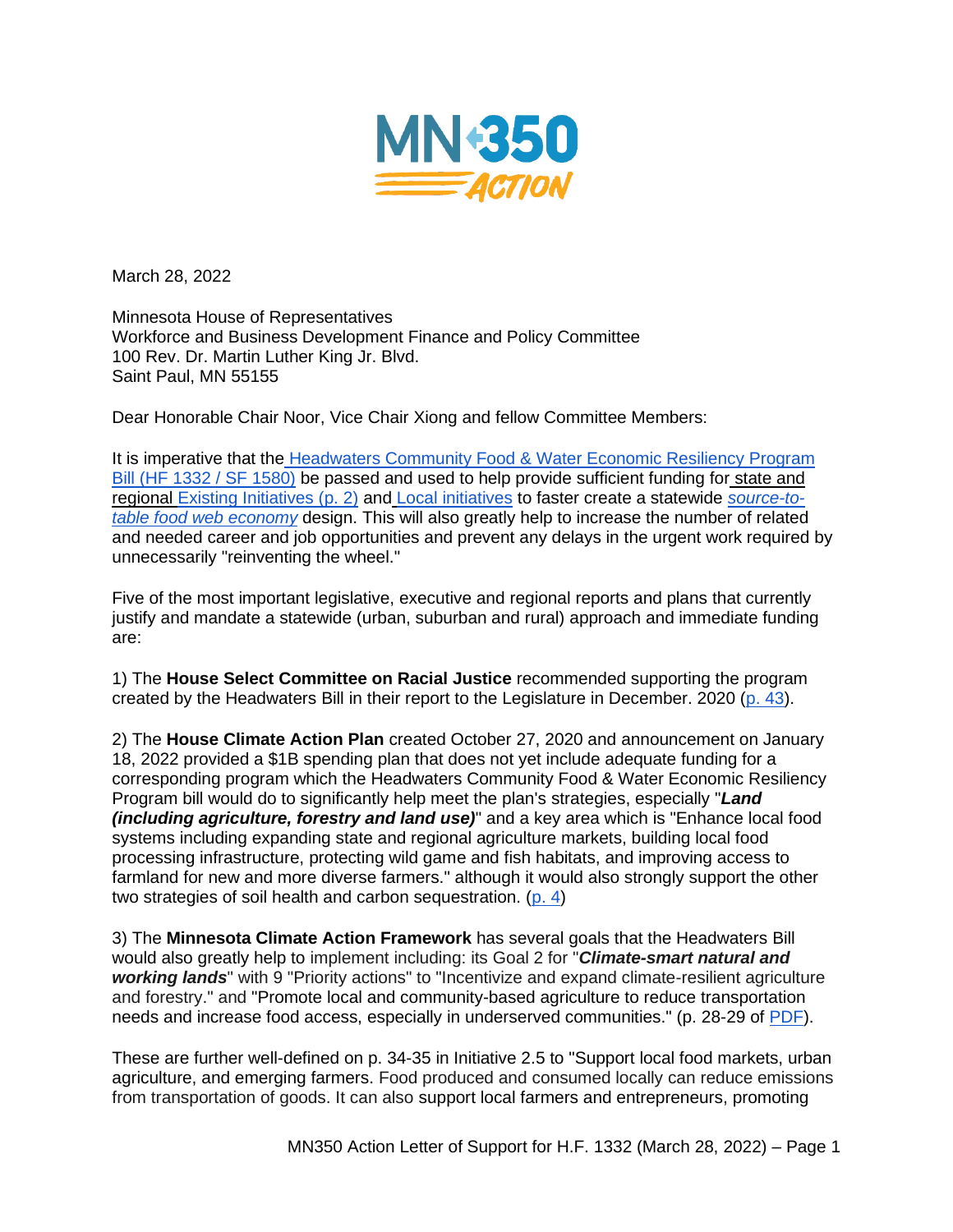economic vitality, and provide underserved communities with access to healthy, fresh food, and economic opportunities." and the "Role" where " Individuals can purchase locally-produced food and consumer goods, reduce food waste, and plant and tend trees and native plants." along with several "Co-benefits of action" as follows:

> Climate-smart natural and working land management supports a broad array of ecological services and cultural benefits, including:

• Reduced surface and groundwater pollution, which in turn supports safe drinking water and swimmable and fishable lakes and rivers

• Stronger agricultural, forest, recreation, and tourism economies, especially in rural communities

• A more resilient food supply that supports healthy lives, especially in underresourced communities

• The many cultural, recreational, health, and spiritual benefits of natural lands and the plant and animal communities they support

Goal 2's "Equity" section on p. 36 states that " All Minnesotans need clean air and water, rely on sustainably produced foods, and suffer from events such as floods, heat waves, and prolonged droughts, but opportunities to enjoy and benefit from Minnesota's natural and working lands are not equitably distributed."

In addition, Goal 3 for the "Resilient Communities" section on p. 37 also requires "Increasing access to and availability of healthy food choices, especially in under-resourced communities, to improve community health, reduce emissions, and support the local economy." and directs in:

> Initiative 3.2 on p. 41 "Increase biodiversity and use of climate-adapted species native to Minnesota" *including:*

"Parks, community gardens, yards, and other green spaces in communities provide habitat for pollinators and other plant and wildlife species impacted by our changing climate. Pollinators are essential to providing food production, and their habitat will need protection and climate-adapted plant species to increase biodiversity and ecosystem resiliency."

Initiative 3.3 on p. 41 "Resilient buildings, infrastructure, and business" *including* "Prepare the built environment and local economies to become more resilient to climate change as business opportunities."

Lastly, Goal 5 for "*Healthy lives and communities*" includes the "Context" on p. 53 of:

"Our greatest health challenge

Climate change has been called the greatest health challenge of the 21st century because it threatens the very basics we depend upon for life including safe and available drinking water, clean air, and a reliable food supply. We all want our families and communities to be healthy, but what creates health? Health is created by much more than access to quality medical care. Optimal health for everyone requires economic opportunities, safe housing, healthy food, reliable transportation, supportive communities, and much more."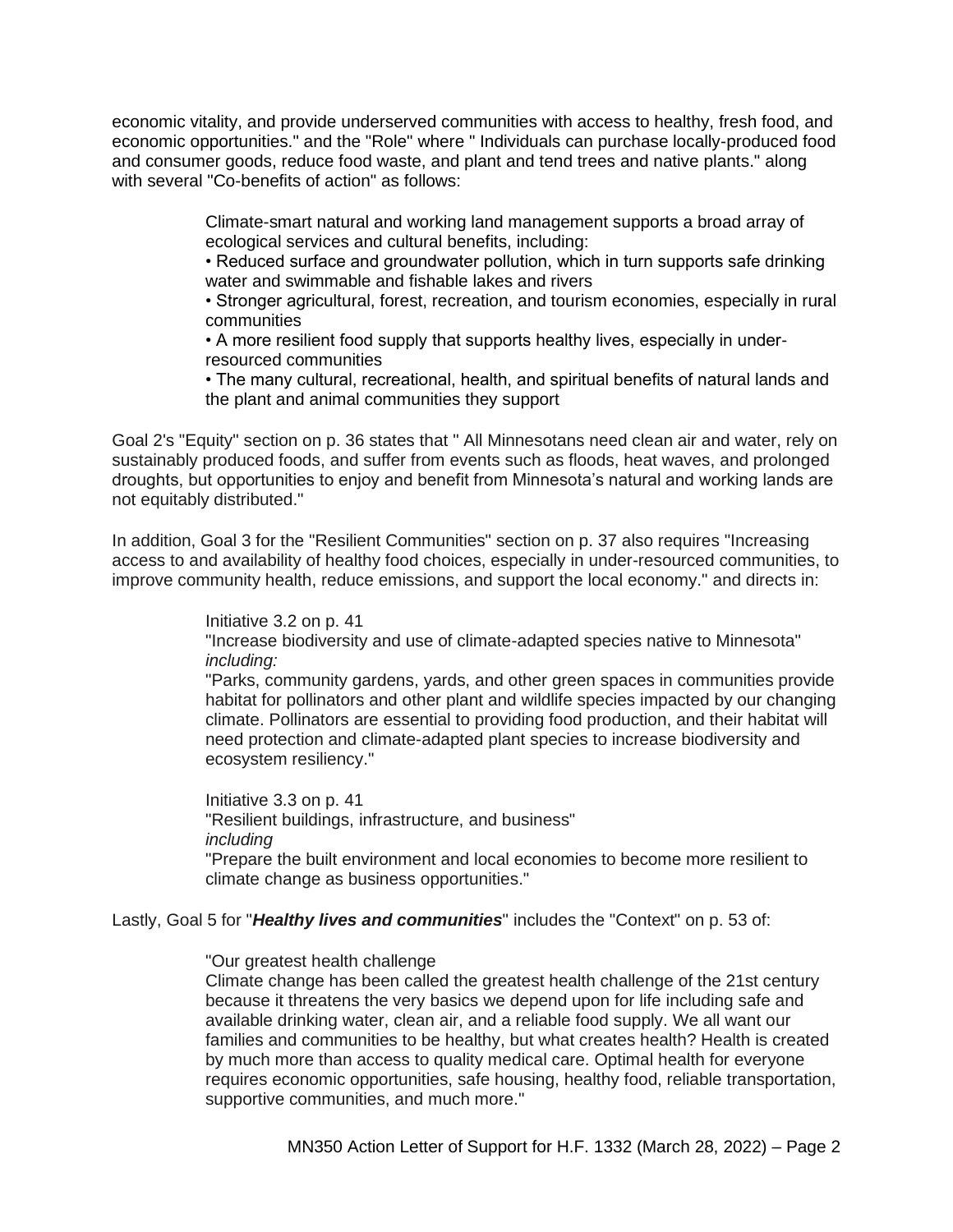4) In their conclusions on pages 16-17, the ["Iron Range Resource & Rehabilitation Regional](https://static1.squarespace.com/static/5829dc7ad482e98c45949d85/t/5b97eb1f4d7a9c8491676afb/1536682789959/LocalFood-as-an-EconomicDriver+IRPS+2018a-min.pdf)  [Food Assessment"](https://static1.squarespace.com/static/5829dc7ad482e98c45949d85/t/5b97eb1f4d7a9c8491676afb/1536682789959/LocalFood-as-an-EconomicDriver+IRPS+2018a-min.pdf) lists four areas for unspecified funding amounts to buttress and expand their regional food economy. Perhaps area 2 would be the top priority for funding, followed by 3, 4, and 1. Page 1 of the report also shared this helpful information to get a sense of how important funding is.

> "Localizing food production and consumption for the Iron Range Resources & Rehabilitation service area (hereafter referred to as the Agency service area and/or the Taconite Assistance Area) will **add between 250 and 3500** jobs in agriculture and value-added processing to our region, **retain between \$51 million and \$256 million annually** in food dollars within the region, and have **substantial economic spillover effects to related businesses**. These impacts of localizing the purchase of food under a range of scenarios point to the need to continue activities to support the development of local food systems in the region."

"Currently, the **155,020 people** in 68,428 households of the region **spend \$469 million** on food (\$262 million on food for use at home and \$207 million on food service). Of this \$469 million, only a small percent currently goes directly to local growers and processors (**less than 0.5 percent of total household spending is for food purchased direct from local suppliers**)."

5) In addition, p. 4 of the ["Defining the Agricultural Landscape of the Western Lake Superior](https://www.round-river.com/_files/ugd/2926a6_38666d37d76142d1ad41278705bfee0f.pdf)  [Region: Realities and potentials for a healthy local food system for healthy people"](https://www.round-river.com/_files/ugd/2926a6_38666d37d76142d1ad41278705bfee0f.pdf) report shares that "Food producers in our region work long hours for economic returns usually not sufficient to support their households. Such conditions do not result in an economic sector that draws new producers willing to expand the overall productivity of the regional food system."

Therefore, better state support for food web economies and food producers can help mitigate this problematic situation.

To provide solid funding this important year, perhaps a minimum of \$50M could be spent via \$8.5M to be provided for each of the 6 [Planning Zones](https://apps.deed.state.mn.us/assets/lmi/areamap/plan.shtml) (notice the NE Planning area matches the counties of the Iron Range) or \$4.5M per each of the 11 [Economic Development Regions](https://apps.deed.state.mn.us/assets/lmi/areamap/edr.shtml) which should, of course, include Minnesota's tribes within each. Funding for this bill should also at least match other substantial amounts in the tens of millions that are being wisely invested in other strategy programs in the current [MN Climate Action Funding Summary.](https://content.govdelivery.com/attachments/MNHOUSEDFL/2022/01/19/file_attachments/2052199/2022%20Minnesota%20Climate%20Action%20Plan%20v2.pdf) In relation to future funding, because the Iron Range has 155K people and the Metro Cities have many more [\(see levels\)](https://en.wikipedia.org/wiki/Minneapolis%E2%80%93Saint_Paul#Metropolitan_Statistical_Area), programs in more populous areas would need to be part of funding decisions but statewide locations where more green jobs are most needed. For initial funding, however, it is crucial that the program be launched statewide. Supplemental funding can then also be provided by various other parties and programs who may then want to further assist those particular areas already more established.

In addition, for communities who want or need to pursue rights of nature and ecosystems protections as part of this program, it is important for them to know that the [Community](https://celdf.org/legal-services/)  [Environmental Legal Defense Fund's Legal Services](https://celdf.org/legal-services/) provides:

"*pro bono* and low-cost legal assistance to grassroots groups and municipal governments seeking to assert the power to expand legal protections for ecosystems,